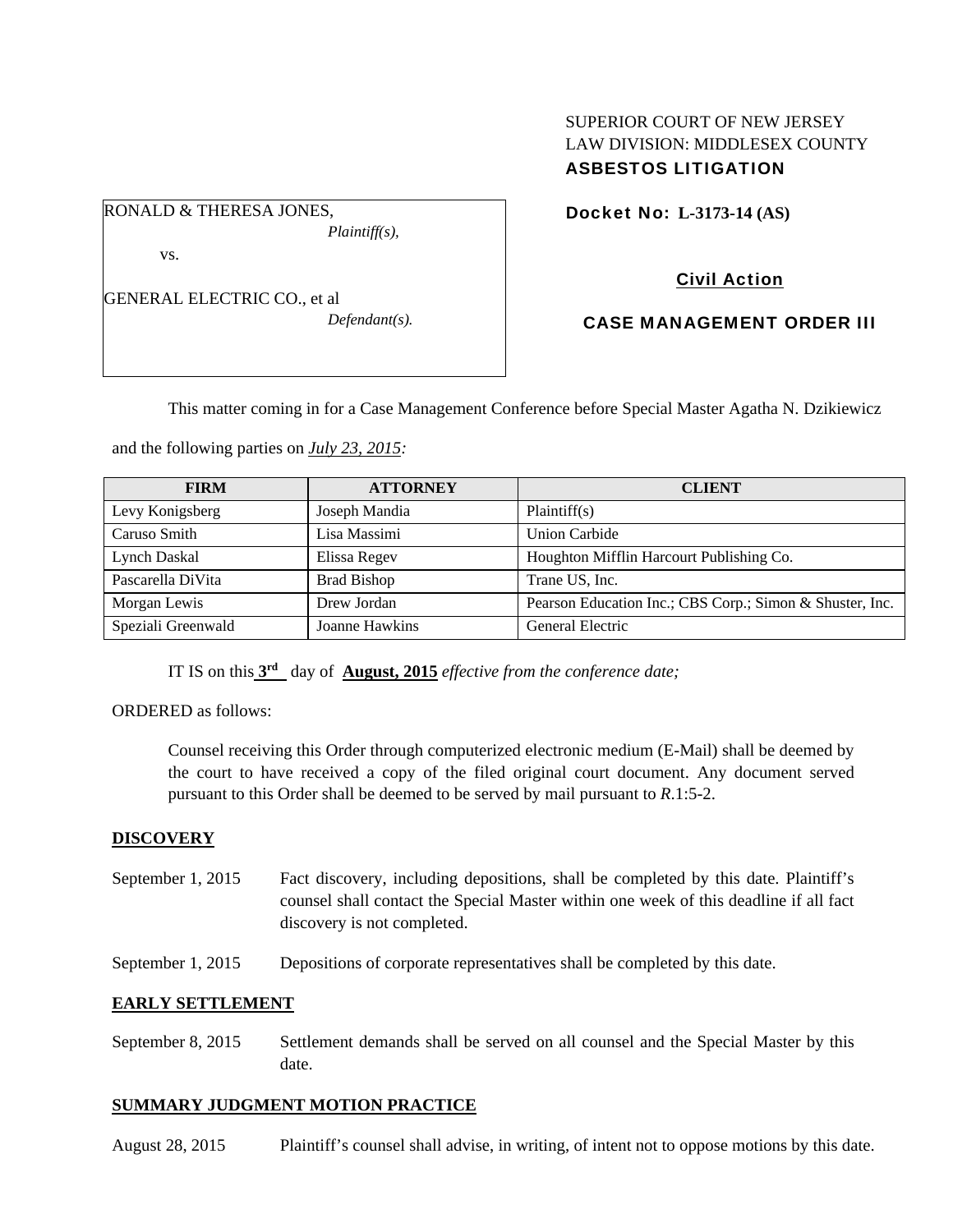- September 11, 2015 Summary judgment motions shall be filed no later than this date.
- October 9, 2015 Last return date for summary judgment motions.

#### **MEDICAL DEFENSE**

- August 14, 2015 Upon request by defense counsel, plaintiff is to arrange for the transfer of pathology specimens and x-rays, if any, by this date.
- October 16, 2015 Defendants shall identify its medical experts and serve medical expert reports, if any, by this date. **In addition, defendants shall notify plaintiff's counsel (as well as all counsel of record) of a joinder in an expert medical defense by this date.**

#### **LIABILITY EXPERT REPORTS**

- September 1, 2015 Plaintiff shall identify its liability experts and serve liability expert reports or a certified expert statement by this date or waive any opportunity to rely on liability expert testimony.
- October 16, 2015 Defendants shall identify its liability experts and serve liability expert reports, if any, by this date or waive any opportunity to rely on liability expert testimony.

#### **ECONOMIST EXPERT REPORTS**

- September 1, 2015 Plaintiff shall identify its expert economists and serve expert economist report(s), if any, by this date or waive any opportunity to rely on economic expert testimony.
- October 16, 2015 Defendants shall identify its expert economists and serve expert economist report(s), if any, by this date or waive any opportunity to rely on economic expert testimony.

#### **EXPERT DEPOSITIONS**

October 30, 2015 Expert depositions shall be completed by this date. To the extent that plaintiff and defendant generic experts have been deposed before, the parties seeking that deposition in this case must file an application before the Special Master and demonstrate the necessity for that deposition. To the extent possible, documents requested in a deposition notice directed to an expert shall be produced three days in advance of the expert deposition. The expert shall not be required to produce documents that are readily accessible in the public domain.

#### **PRE-TRIAL AND TRIAL**

October 1, 2015 @ 1:30pm Settlement conference. All defense counsel shall appear with authority to negotiate settlement and have a representative authorized to negotiate settlement available by phone. Any request to be excused from the settlement conference shall be made to the Special Master no later than 4:00pm of the day prior to the conference.

\_\_\_\_\_\_\_\_\_\_\_\_\_\_\_\_\_\_\_\_\_\_\_\_\_\_\_\_\_\_\_\_\_\_\_\_\_\_\_\_\_\_\_\_\_\_\_\_\_\_\_\_\_\_\_\_\_\_\_\_\_\_\_\_\_\_\_\_\_\_\_\_\_\_\_\_\_\_\_\_\_\_\_\_\_\_\_\_\_\_\_\_\_\_\_\_\_\_\_\_\_\_\_\_\_\_\_\_\_\_

10 business days prior to trial Pretrial Information Exchange.